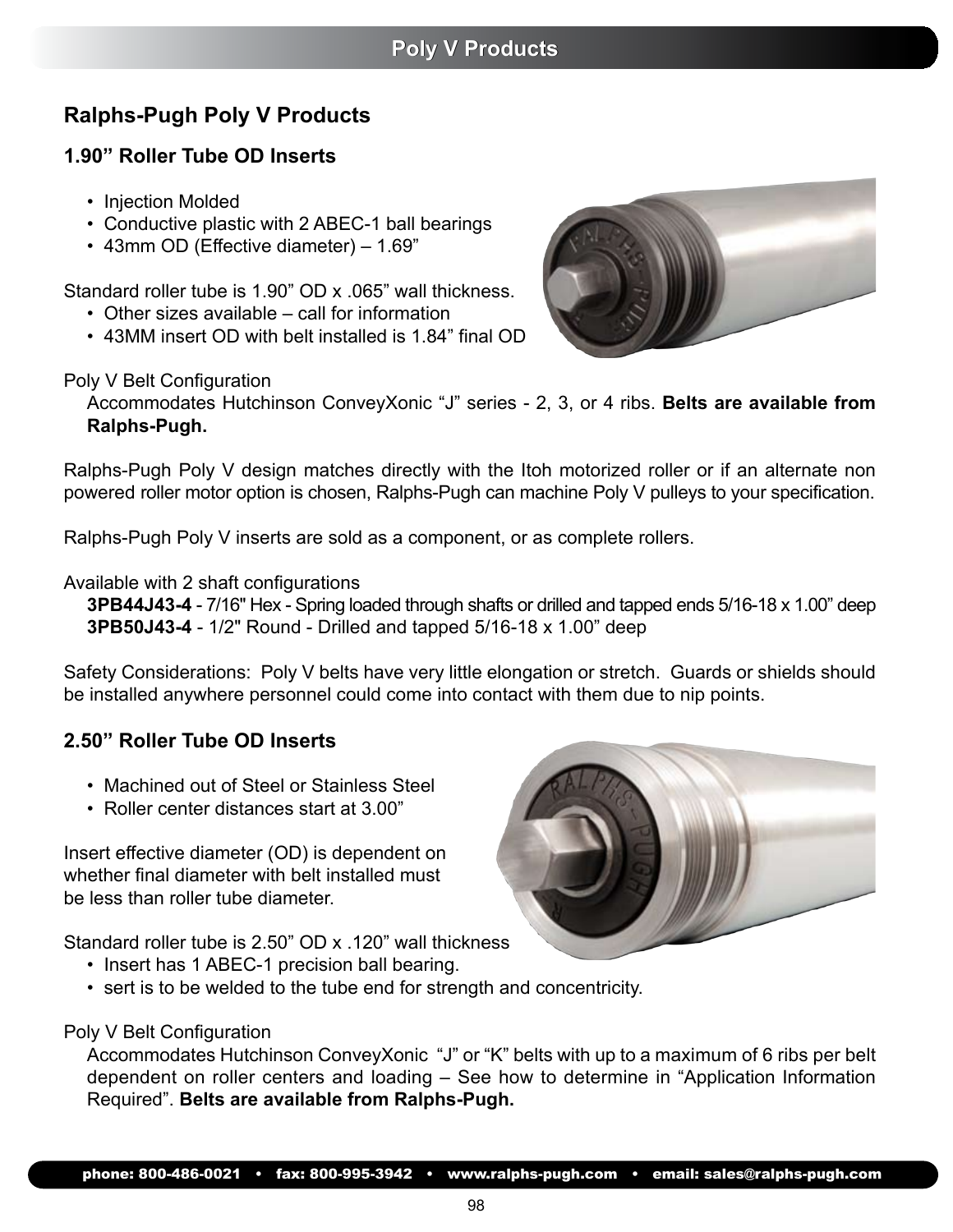# **Poly V Products Poly Products**

Ralphs-Pugh Poly V design matches directly with the Itoh motorized roller or if an alternate non powered roller motor option is chosen Ralphs-Pugh can machine Poly V pulleys to your specification.

Ralphs-Pugh Poly V inserts are sold as a component, or as complete rollers.

Standard shaft configuration is 11/16" hex, spring loaded.

Part Number – 34PB68(J or K belt)(Effective Diameter of insert) – 6

Safety considerations: Poly V belts have very little elongation or stretch. Guards or shields should be installed anywhere personnel could come into contact with them due to nip points.

### **Application Information Required**

- Roller center distance
- Zone length
- Max pallet weight
- Footprint of pallet or dimensions of load to be conveyed

## • Max load per roller

- Max load per zone
- Speed of conveyer
- Will conveyor be loaded from both sides? This will determine effective diameter and guarding issues

### **Features of Poly V Inserts and Rollers**

#### **1.90" Series**

- One motorized roller can power up to 30 slave rollers depending on application criteria
- Poly V belts don't slip or stretch like "O" rings and are low maintenance
- Reduced noise levels
- Can be used with robotic picking due to the accuracy of electronic stopping and starting
- Insert diameter with belt installed can be smaller in diameter than tube OD allowing product to be transferred off the system in both directions.

### **2.50" Series**

- Reduced noise levels
- Clean No chains, grease or gear boxes
- Close rollers centers down to 3.00"
- Reduced maintenance no lubrication necessary as with chain and sprocket
- Can be used with robotic picking due to the accuracy of electronic stopping and starting
- Tighter roller centers than standard chain and sprocket configurations
- Insert diameter with belt installed can be smaller in diameter than tube OD allowing product to be transferred off the system in both directions.
- Can move pallet loads up to 3300 pounds dependent on application data and chosen drive method

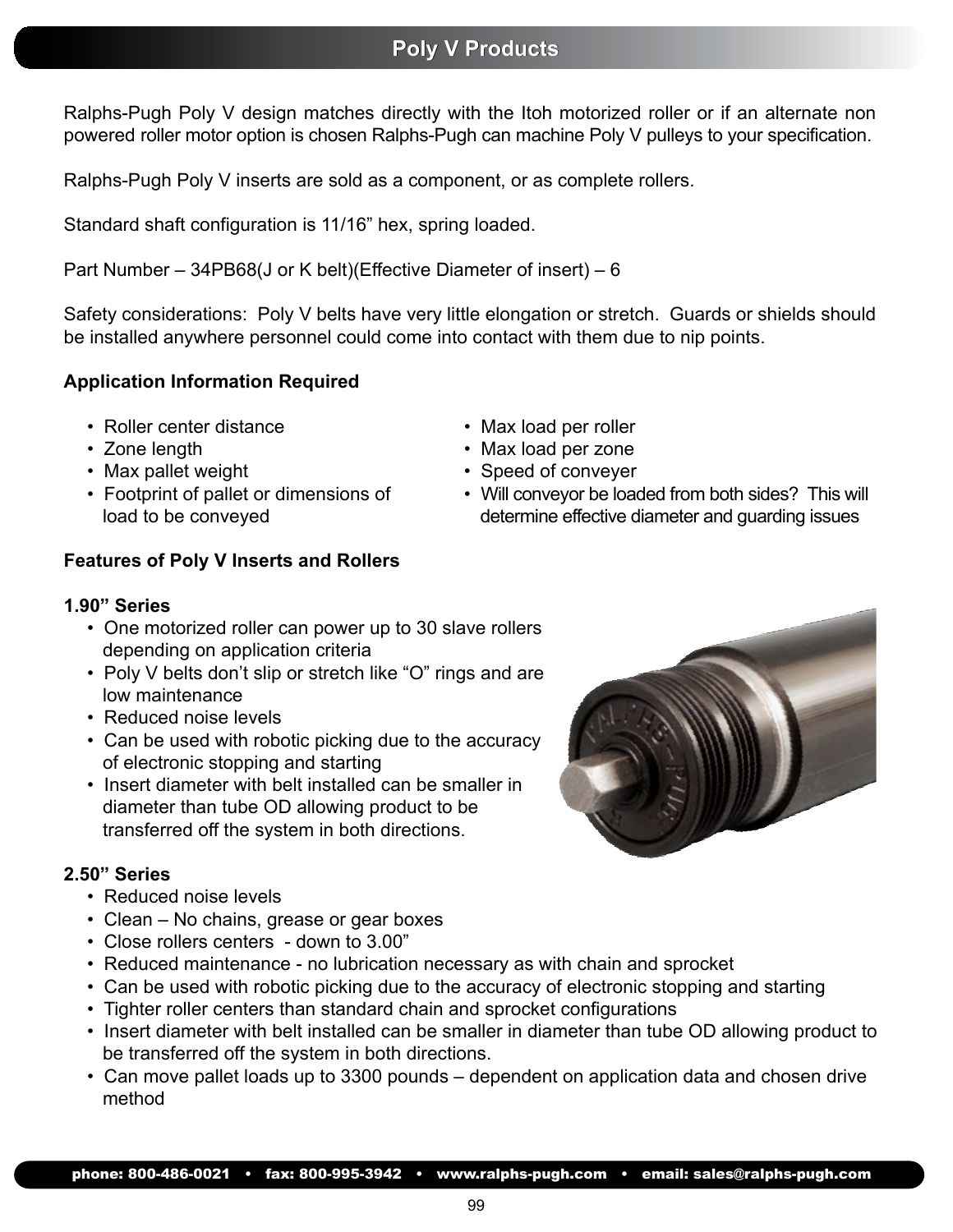## **Poly V Products Poly V Products**

# **Poly V Belt Inserts - 43MM Effective Diameter**



**3PB44J43-4**

| <b>Bearing:</b> | Type:                                                                                      |               |          | Qty:                                                                        |                                                                      |  |
|-----------------|--------------------------------------------------------------------------------------------|---------------|----------|-----------------------------------------------------------------------------|----------------------------------------------------------------------|--|
|                 | <b>ABEC-1 Precision</b>                                                                    |               | Chromium | 2                                                                           |                                                                      |  |
|                 | Option: ABEC-1 Precision                                                                   |               | 440SS    | 2                                                                           |                                                                      |  |
|                 | <b>Insert Material: Conductive Plastic</b>                                                 |               |          |                                                                             |                                                                      |  |
| Bore:           | 7/16" Hex<br>1/2" Round                                                                    |               | Part #   | 3PB44J43-4<br>3PB50J43-4                                                    |                                                                      |  |
| Tube:           | 1.90" x .065" - Standard<br>Options: 1.75" x .065"<br>$2.50" \times .083$<br><b>Others</b> |               |          |                                                                             |                                                                      |  |
|                 | Roller Centers: 3.00" - Standard                                                           |               |          |                                                                             |                                                                      |  |
|                 | <b>Installation method:</b> Press fit into tube and swage                                  |               |          |                                                                             |                                                                      |  |
|                 | # of ribs                                                                                  | <b>Series</b> | Part #   | Belts: ConveyXonic® - High Tension Poly V - elastic nylon reinforced rubber |                                                                      |  |
|                 | 2, 3, 4                                                                                    | "J"           |          |                                                                             | Inquire - Dependent on load requirements and roller center distances |  |

**Belt Manufacturer:** Hutchinson Belt Drive Systems

**Belt Supplier:** Ralphs-Pugh

**Insert Drive Options:** Motorized roller - Ralphs-Pugh insert is a direct match to Itoh Denki motorized rollers. Ralphs-Pugh will machine a Poly V pulley for installation with your preferred drive.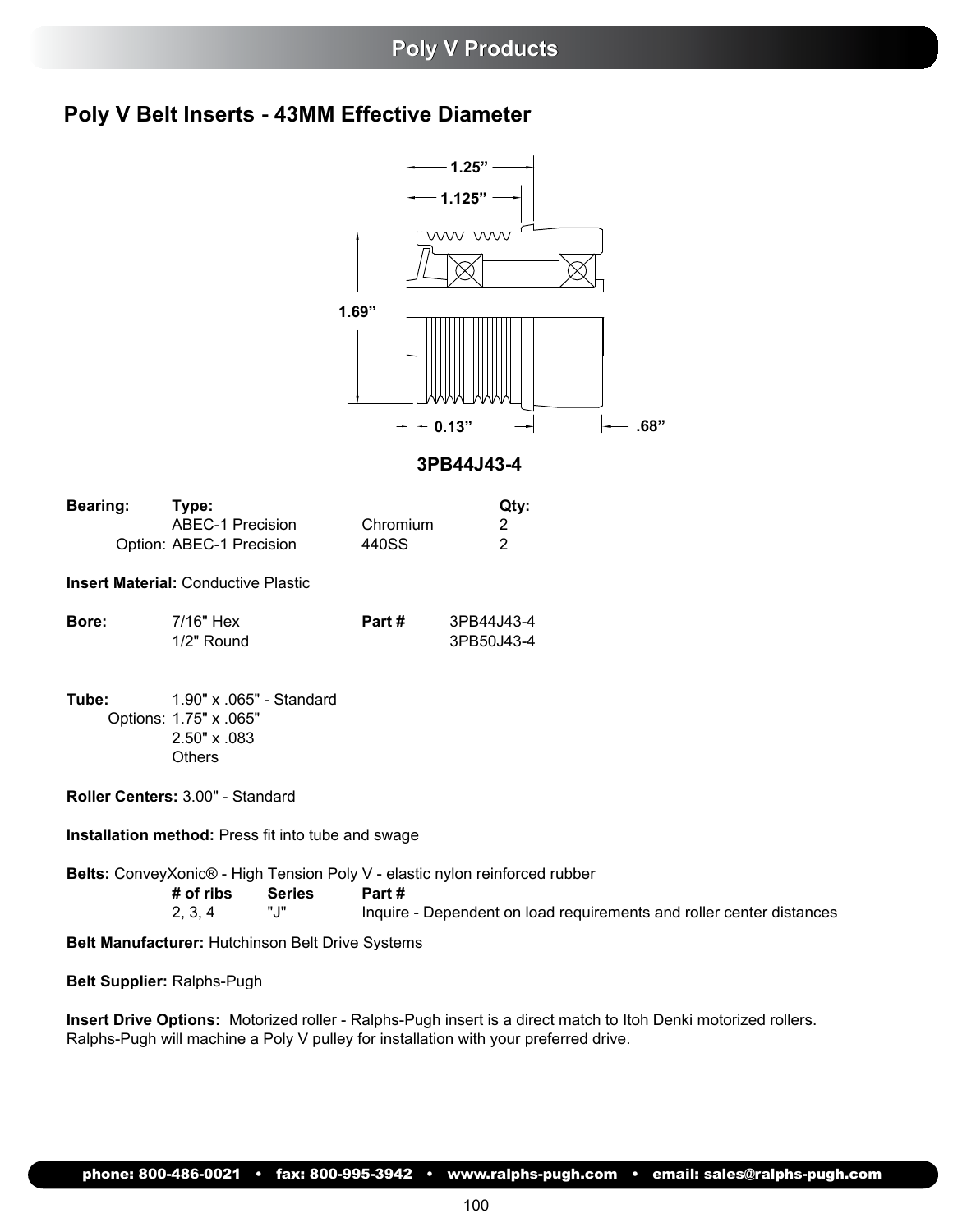## **Poly V Products Poly Products**

## **Poly V Belt Inserts - 60MM Effective Diameter**

|                                                           | $1.82"$ -<br>wwwwww                                          | 1.63"                  |                   |                                                                             | 2.38"<br>2.19"<br><i>WWW</i> WWW                           |
|-----------------------------------------------------------|--------------------------------------------------------------|------------------------|-------------------|-----------------------------------------------------------------------------|------------------------------------------------------------|
| 2.36"<br>$0.19"$ -                                        |                                                              | 0.50"<br>$\rightarrow$ |                   | 2.36"<br>$0.19"$ ~                                                          | 0.50"                                                      |
|                                                           | 34PB68J60-6                                                  |                        |                   |                                                                             | 34PB68K60-6                                                |
| <b>Bearing:</b>                                           | Type:<br><b>ABEC-1 Precision</b><br>Option: ABEC-1 Precision |                        | Chromium<br>440SS | Qty:<br>1.<br>1                                                             |                                                            |
| <b>Insert Material: Steel or Stainless Steel</b><br>Bore: | 11/16" Hex                                                   |                        | Part#             | 34PB68J60-6<br>34PB68K60-6                                                  | "J" series belts<br>"K" series belts                       |
| Tube:<br>Options: Inquire                                 | 2.50" OD x .120" wall thickness - Standard                   |                        |                   |                                                                             |                                                            |
| Roller Centers: 3.00" - 12.00"                            |                                                              |                        |                   |                                                                             |                                                            |
| Installation Method: Press fit into tube and weld         |                                                              |                        |                   |                                                                             |                                                            |
| # of ribs<br>2, 3, 4, 5, 6                                |                                                              | <b>Series</b><br>"J"   | Part#<br>Inquire  | Belts: ConveyXonic® - High Tension Poly V - elastic nylon reinforced rubber | Dependent on load requirements and roller center distances |

2, 3, 4, 5, 6 "K" Inquire Dependent on load requirements and roller center distances

**Belt Manufacturer:** Hutchinson Belt Drive Systems

**Belt Supplier:** Ralphs-Pugh

**Insert Drive Options:** Motorized roller - Ralphs-Pugh insert is a direct match to Itoh Denki motorized rollers. Ralphs-Pugh will machine a Poly V pulley for installation with your preferred drive.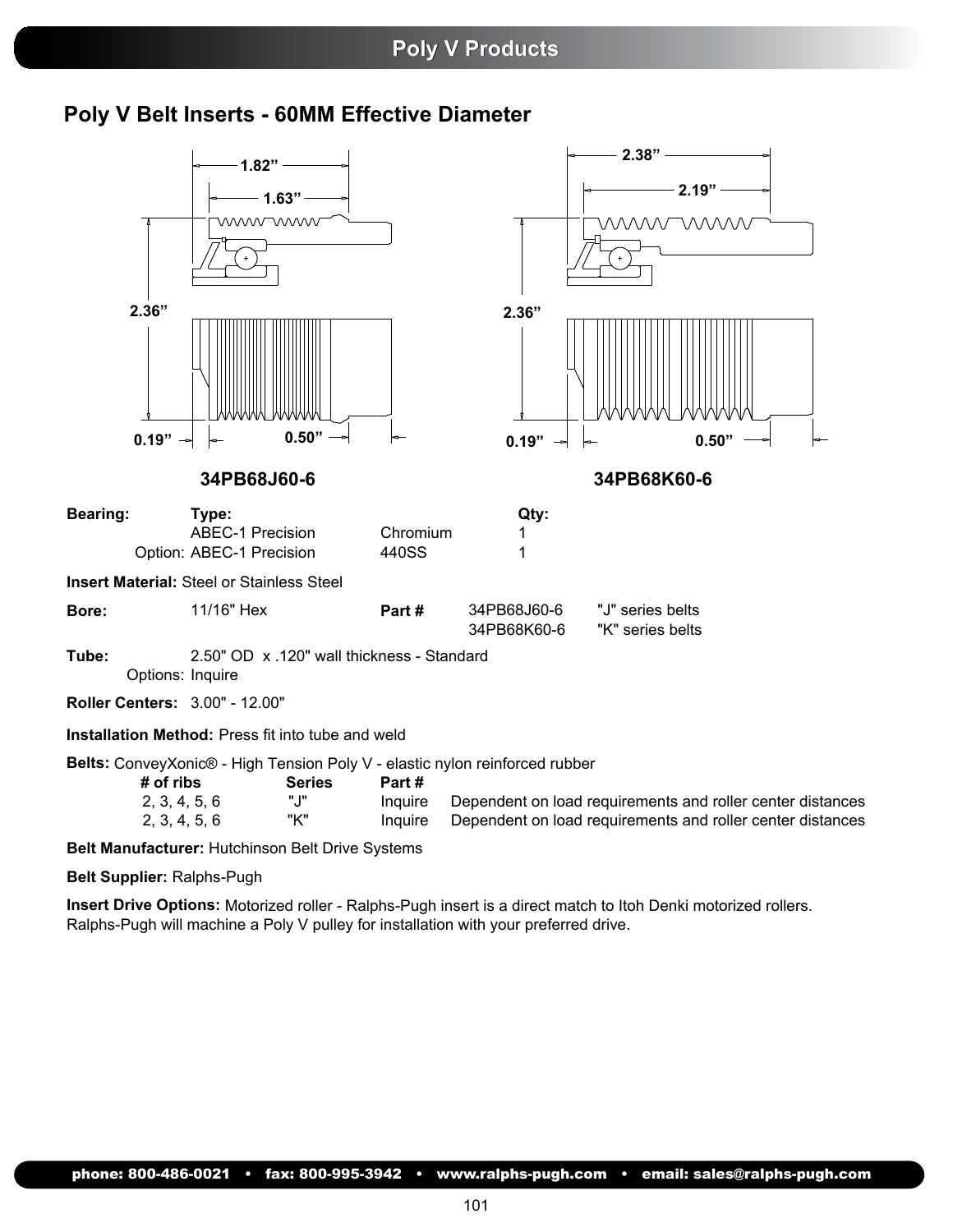## **1.90" O.D. Poly V Belt Roller - 3PB44J43-4.G46.C68**



**Belt Manufacturer:** Hutchinson Belt Drive Systems

**Belt Supplier:** Ralphs-Pugh

**Drive Options:** Motorized roller - Ralphs-Pugh insert is a direct match to Itoh Denki motorized rollers. Ralphs-Pugh can machine Poly V pulleys to your specifications for non motorized roller drive options.

| <b>Frame</b><br>I.F. | <b>Load Capacity (lbs.)</b> | Frame<br>I.F. | <b>Load Capacity (lbs.)</b> |  |  |  |
|----------------------|-----------------------------|---------------|-----------------------------|--|--|--|
| 12                   | 297                         | 33            | 95                          |  |  |  |
| 15                   | 228                         | 36            | 87                          |  |  |  |
| 18                   | 185                         | 39            | 80                          |  |  |  |
| 21                   | 156                         | 42            | 74                          |  |  |  |
| 24                   | 134                         | 45            | 69                          |  |  |  |
| 27                   | 118                         | 48            | 64                          |  |  |  |
| 30                   | 105                         | 51            | 60                          |  |  |  |

#### *Load Capacity*

\* Load capacity with aluminum tube or shaft is 33% of steel capacity.

\*\* Longer lengths are available upon request.

\*\*\* Capacities are for uniform loading - Reduce 50% for point loading.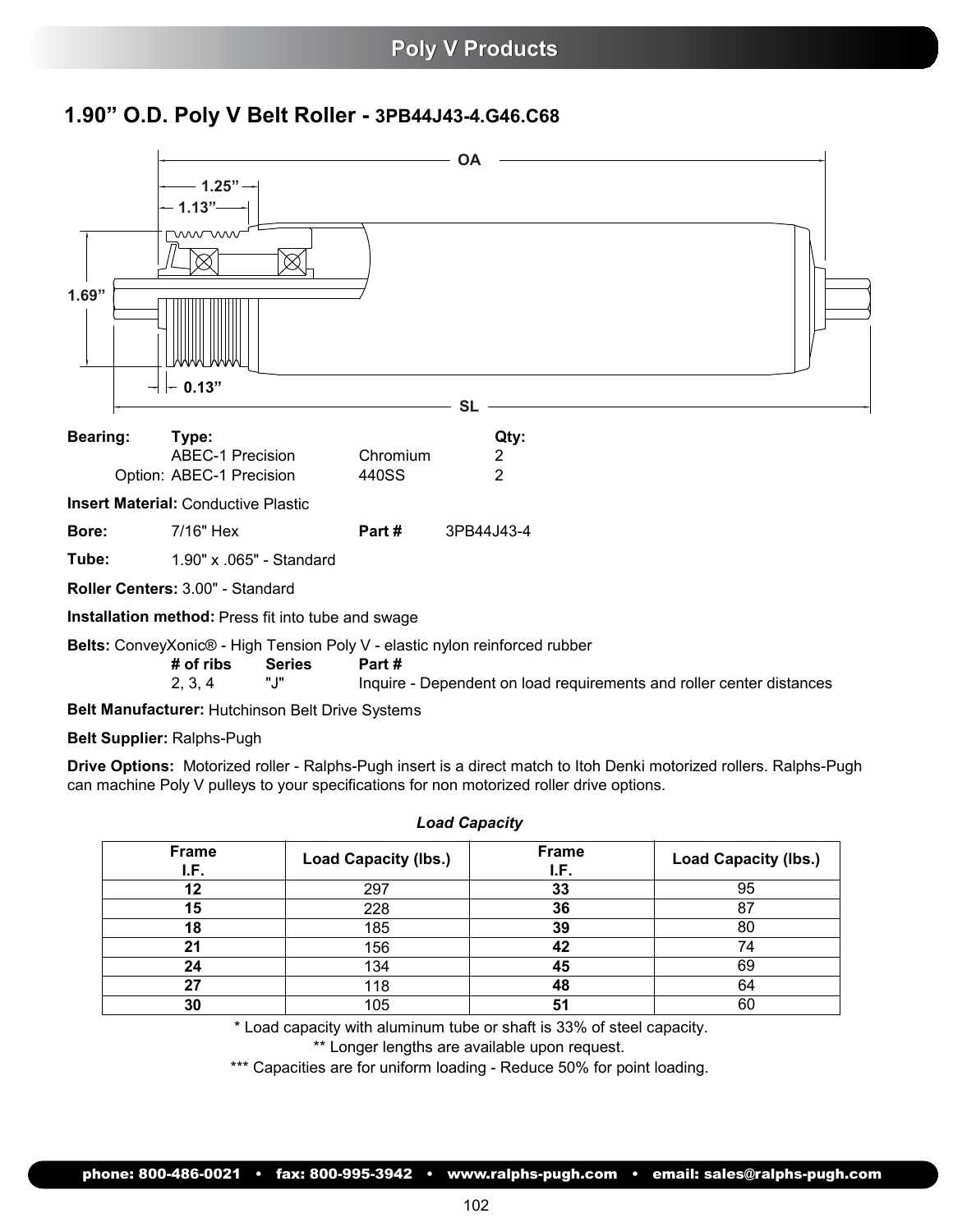## **2.50" O.D. Poly V "J" Series Belt Roller - 3PB68J60-6.G56.C82**



**Belt Manufacturer:** Hutchinson Belt Drive Systems

#### **Belt Supplier:** Ralphs-Pugh

**Drive Options:** Motorized roller - Ralphs-Pugh insert is a direct match to Itoh Denki motorized rollers. Ralphs-Pugh can machine Poly V pulleys to your specifications for non motorized roller drive options.

| <b>Frame</b><br>I.F. | <b>Load Capacity (lbs.)</b> | <b>Frame</b><br>I.F. | <b>Load Capacity (lbs.)</b> |  |  |  |
|----------------------|-----------------------------|----------------------|-----------------------------|--|--|--|
| 12                   | 1000                        | 33                   | 759                         |  |  |  |
| 15                   | 1000                        | 36                   | 690                         |  |  |  |
| 18                   | 1000                        | 39                   | 631                         |  |  |  |
| 21                   | 1000                        | 42                   | 581                         |  |  |  |
| 24                   | 1000                        | 45                   | 538                         |  |  |  |
| 27                   | 947                         | 48                   | 501                         |  |  |  |
| 30                   | 843                         | 51                   | 467                         |  |  |  |
|                      |                             |                      |                             |  |  |  |

*Load Capacity*

\* Load capacity with aluminum tube or shaft is 33% of steel capacity.

\*\* Longer lengths are available upon request.

\*\*\* Capacities are for uniform loading - Reduce 50% for point loading.